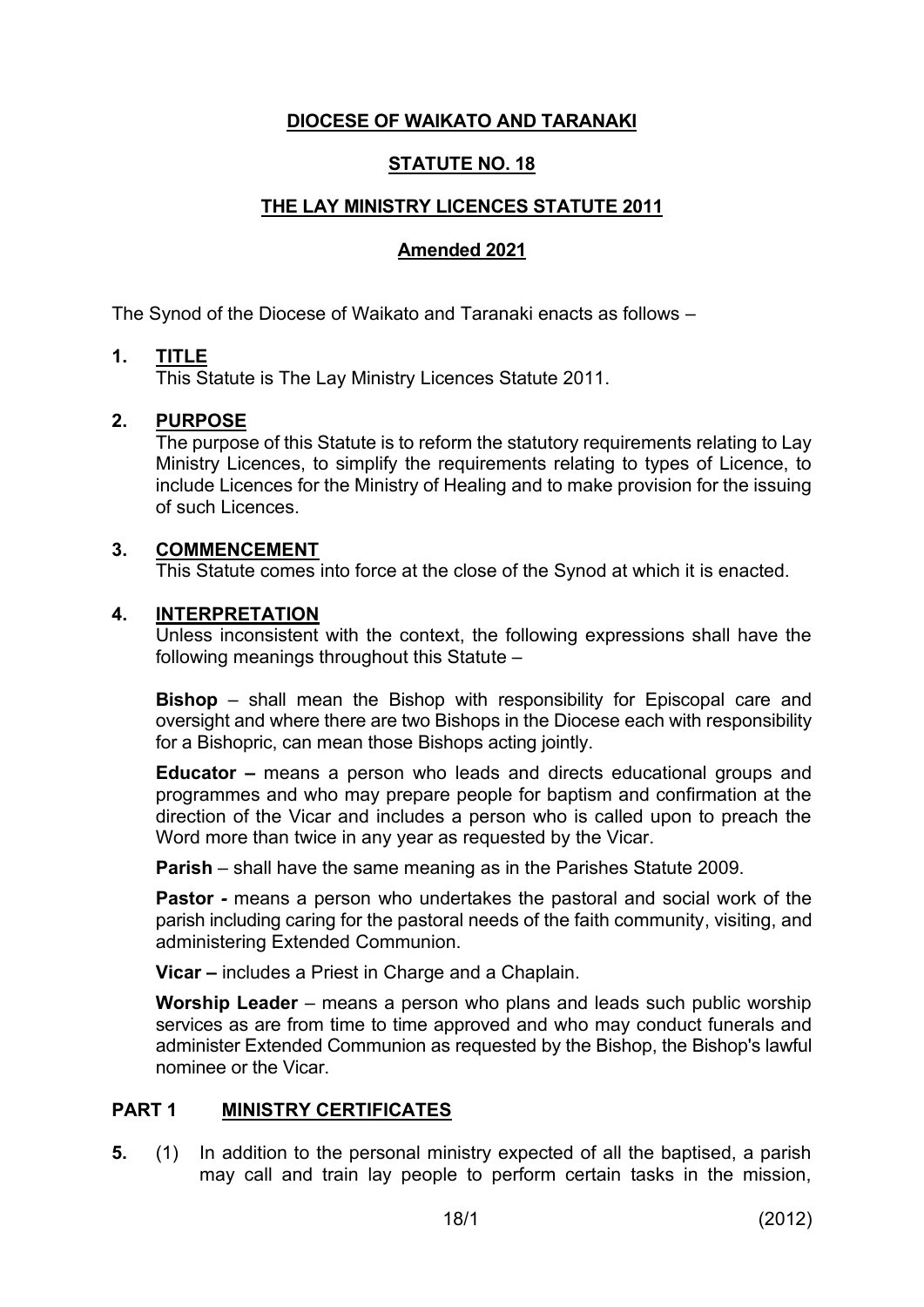ministry and leadership of the Church within the parish. When lay persons are exercising such ministry under the oversight or supervision of a person holding a Bishop's Licence they may do so by virtue of a Certificate in the form set out in Schedule One of this Statute (or to the like effect) issued by the Vicar on the recommendation of the Vestry. The Certificate shall list the functions for which the certificate is issued. Certificated ministries will normally include:

- **a) Assisting in leading public worship.**
- **b) Assisting with educational groups and programmes in the parish.**
- (2) A Certificate shall not be issued under this Statute until the person who is to be certificated shall first have signed the Declarations set out in Schedule Two with the necessary changes.
- (3) Every certificated person shall be required by the Parish in which the certificate is issued to attend such training events as are held from time to time and of which notice shall be given.
- (4) Every Certificate issued under this Statute shall expire after three years but may be renewed at the discretion of the Vicar.
- (5) Any Ministry Certificate may be withdrawn from a holder of such a Certificate at any time by the Vicar by notice in writing to the holder who shall forthwith surrender the Certificate to the Vicar and cease to exercise certificated ministry within the Parish.
- (6) If the name of a holder of a Ministry Certificate is no longer recorded on the parish roll, the Ministry Certificate of that person shall lapse.

# **PART 2 LICENSED LAY MINISTERS IN UNSUPERVISED SERVICE**

## **6. CATEGORIES**

- (1) Baptised lay people exercising ministry with sole responsibility or with responsibility for the ministry of or to others shall be licensed by the Bishop to the Office of Licensed Lay Minister. Unsupervised Lay Ministry may include any one or more of the following roles –
	- a) Educator
	- b) Pastor
	- c) Worship Leader
- (2) A person holding a licence under Clause 6 (1) may also exercise any or all of the functions of certificated persons set out in Clause 5.

## **7. GENERAL CONDITIONS RELATING TO LAY MINISTRY LICENCES**

(1) Deleted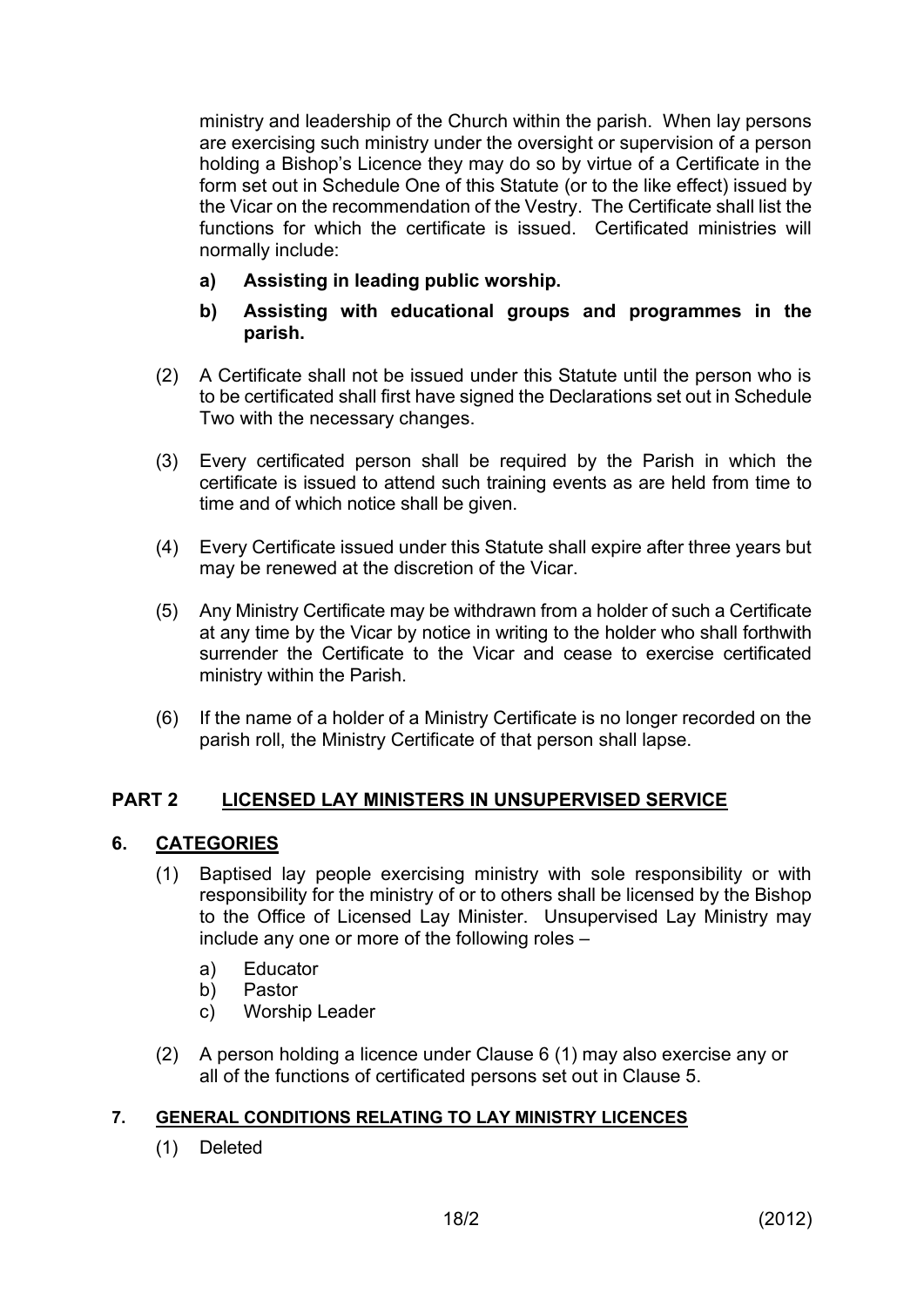- (2) A candidate for any Licensed Lay Ministry office shall be nominated in writing by no fewer than two members of the congregation amongst whom the Lay Person is to serve and the nomination shall be approved by the Vicar and Vestry, Parish Council or equivalent authority.
- (3) The nomination shall be accompanied by a signed ministry covenant in the prescribed form set out in Section Three of the Diocesan Guidelines for Licensed Lay Ministry which shall be forwarded to the Registrar who shall certify to the Bishop that the nomination is in order.
- (4) The nominee must have been duly trained or have agreed to undergo training, provided that the Bishop may license a person without further preliminary training if the person is deemed to be adequately qualified.
- (5) Every person to be admitted to the Office of Licensed Lay Minister shall first sign the Declarations set out in Schedule Two.
- (6) A Licence of a Lay Minister shall be for a term not exceeding three years and may be renewed by the Bishop. The Licence shall be in the form set out in Schedule Three.
- (7) Every application for the renewal of a Licence shall meet the requirements of endorsement under sub clause (2).
- (8) A Lay Minister shall be a member of the Ministry Team of the Parish.

## **8. ROLES AND RESPONSIBILITIES**

- (1) Licensed Lay Ministers may perform any of the duties for which they are licensed in any other Parish or other Ministry Unit of the Church within the Diocese if called upon to do so by the Vicar or other Minister or appropriate authority in charge.
- (2) Licensed Lay Ministers shall carry out their duties in such manner as the Vicar or Ministry Team, on behalf of the Bishop, shall from time to time direct; and where appropriate may wear such robes as shall be approved by the Bishop.
- (3) Any Licence may be withdrawn from a Licensed Lay Minister at anytime by the Bishop by notice in writing to the holder who shall forthwith surrender the Licence to the Bishop and cease to exercise licensed ministry within the Diocese.
- (4) If a Licensed Lay Minister leaves the Parish or other Ministry Unit of the Church in which he or she is licensed to serve, or the name of that person is no longer recorded on the parish roll, the Licence of that Licensed Lay Minister shall lapse.
- (5) Deleted.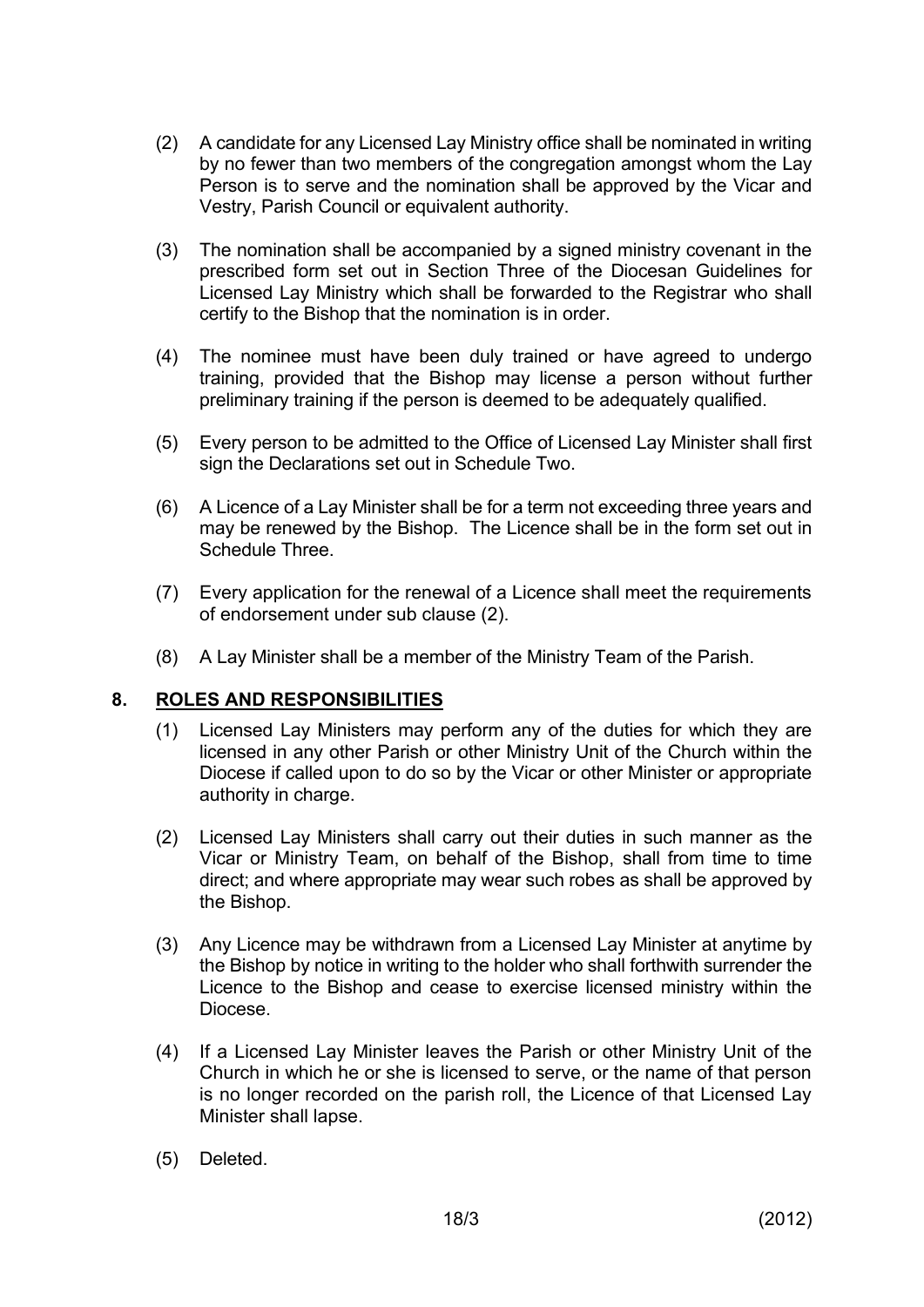- (6) Deleted.
- (7) Every Licensed Lay Minister is obliged to attend such training events as are held from time to time and of which notice shall be given.
- (8) All Kaikarakia duly authorised or licensed within Te Pihopatanga o Aotearoa may upon invitation exercise an equivalent office of a Licensed Lay Minister within the Diocese

## **PART 3 MINISTRY OF HEALING LICENCES**

**9.** Any lay person in any Parish in the Diocese of Waikato and Taranaki qualified under Title B Canon XXI (of Qualifications for Lay Persons to Hold Office) may be licensed by the Bishop to hold and exercise the Lay Ministry Office of Minister to Anoint with Consecrated Oil in the terms stated in that Licence in any Parish or other Ministry Unit of the Church in this Diocese.

## **10. ROLES AND RESPONSIBILITIES**

- (1) The terms and conditions of Healing Ministry Licences may be regulated by the Bishop who may require Covenants to be entered into by the lay person in connection with the terms and conditions of the licence.
- (2) Any person to be licensed under this Statute shall be nominated by the Vicar and the Churchwardens and shall be approved by the Vestry of the Parish.
- (3) The person to be so licensed shall be trained in the exercise of this ministry by the Bishop, or by a person appointed by the Bishop.
- (4) The Licence shall be in the form in Schedule Four of this Statute.
- (5) Any person to be so licensed shall first sign the Declarations in Schedule Two of this Statute.
- (6) A lay person licensed to Anoint with Consecrated Oil shall be a member of the Ministry Team under Clause 7(8) of this statute.
- (7) Any Licence under this Statute may be withdrawn at any time by the Bishop by notice in writing to the holder who shall forthwith surrender the Licence to the Bishop.

## **PART 4 LICENCES FOR THE FIRST ORDER BROTHERS OF THE SOCIETY OF ST FRANCIS**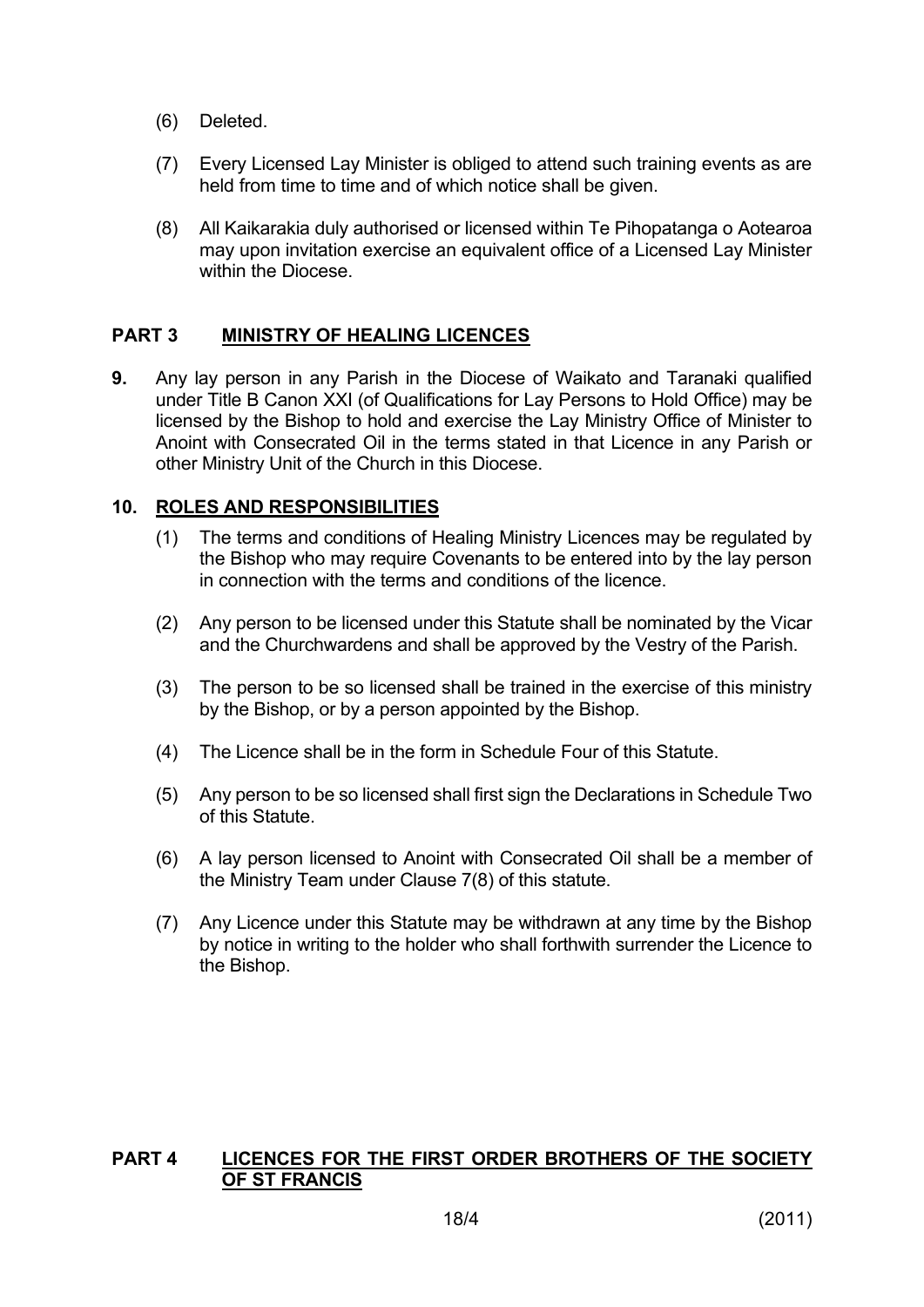# **11. INTERPRETATION**

In this part of this Statute the following definitions shall apply  $-$ 

**Catechist -** means a person called to teach and to respond to the educational needs of the parishes in the Diocese providing learning opportunities for that community, and who may prepare people for baptism and confirmation at the direction of the Vicar;

**Eucharistic Minister -** means a person called to distribute the elements of Extended Communion as requested by the Bishop or the Bishop's lawful nominee.

**Evangelist** - means a person called to share the Gospel by ministry in the wider community.

**Liturgist** - means a person called to lead the Ministry of the Word at the celebration of the Eucharist, and such worship services as are approved from time to time.

**Preacher** - means a person called to preach the Word as requested by authority.

- **12.** First Order Brothers of the Society of Saint Francis living within this Diocese may be licensed by the Bishop in the form in Schedule Five on receipt of a petition from the Guardian of the Friary.
- **13.** Every person to be admitted to the Office of Licensed Lay Minister under this Part 4 shall first sign the Declarations in Schedule Two of this Statute.

## **PART 5 MISCELLANEOUS**

**14. REGULATIONS -** The Standing Committee of the Diocese may make regulations under this Statute for any administrative purpose at any ordinary or special meeting.

## **15. REPEALS**

The Diocesan Statute of Lay Ministry Licences 2001 and the Ministry of Healing Licences Statute 1994 are repealed.

**SCHEDULE ONE**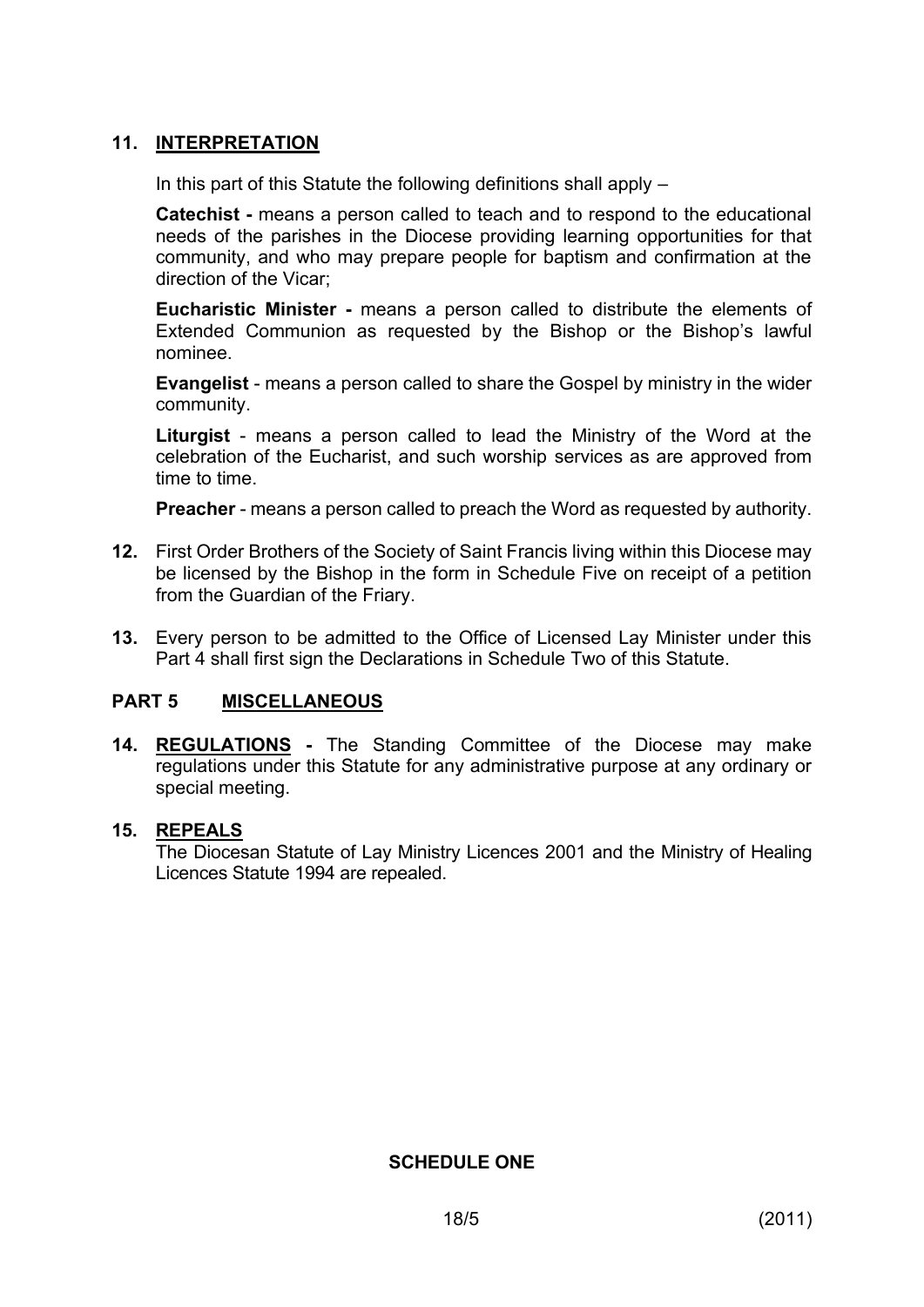# **DIOCESE OF WAIKATO AND TARANAKI**

# **CERTIFICATE OF MINISTRY**

**PARISH OF \_\_\_\_\_\_\_\_\_\_\_\_\_\_**

 $To \_\_$ 

\_\_\_\_\_\_\_\_\_\_\_\_\_\_\_\_\_\_\_\_\_\_\_\_\_\_\_\_\_\_\_\_\_\_\_\_

The Vestry/Parish Council has resolved that you be appointed as

Together with the responsibilities and obligations of that/those roles.

This certificate records your appointment as being certificated and authorised to perform those duties specified above.

\_\_\_\_\_\_\_\_\_\_\_\_\_\_\_\_\_\_\_\_\_\_\_\_\_\_\_\_\_\_\_\_\_\_\_\_\_\_\_\_\_\_\_\_\_\_\_\_\_\_\_\_\_\_\_\_\_\_\_\_\_\_\_\_\_

\_\_\_\_\_\_\_\_\_\_\_\_\_\_\_\_\_\_\_\_\_\_\_\_\_\_\_\_\_\_\_\_\_\_\_\_ **Date**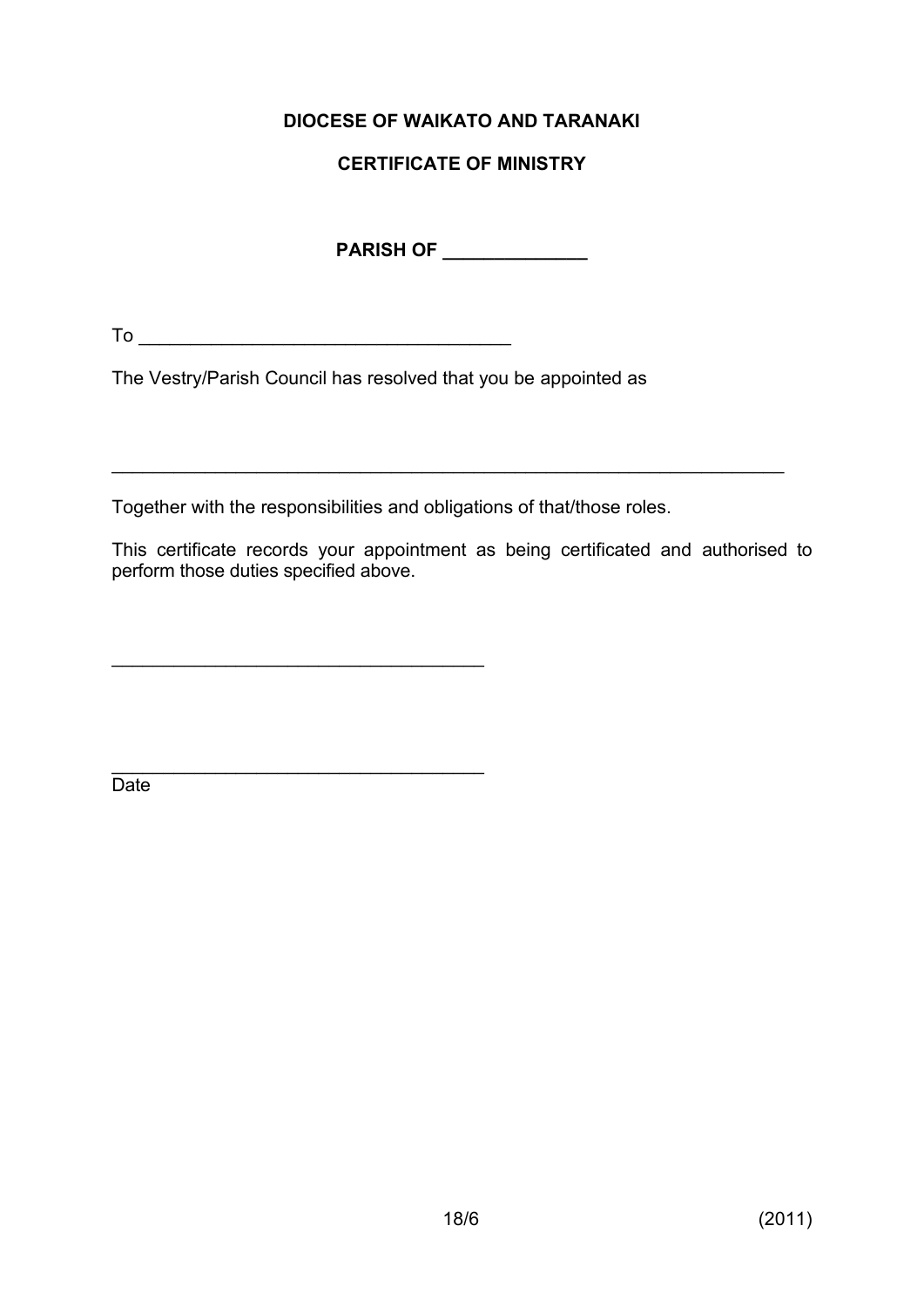## **SCHEDULE TWO A**

## **The Anglican Church in Aotearoa, New Zealand and Polynesia** *Te Haahi Mihinare ki Aotearoa, ki Niu Tireni Ki Nga Moutere o te Moana Nui a Kiwa*

### **DECLARATION OF ACKNOWLEDGEMENT OF THE AUTHORITY OF THE GENERAL SYNOD/TE HĪNOTA WHĀNUI**

 $\mathsf{I}, \quad \_\_$ 

(full name, address, occupation)

being about to be Licensed to the Office of **Lay Minister**

in the parish of **Exercise** in the Diocese of Waikato and Taranaki

## DO ACKNOWLEDGE AND DECLARE

1. That I accept the authority of the General Synod/te Hīnota Whānui of the Anglican Church in Aotearoa, New Zealand and Polynesia in relation to the office of

here describe the office) in relation to the Licensed Lay Ministry in which I am licensed.

- 2. That I will obey all the applicable laws and regulations and the provisions of the Constitution of the said Church in so far as they relate to the Licensed Lay Ministry in which I am licensed in the above described office.
- 3. That I will well and faithfully carry out the duties and responsibilities relating to the above described office, and if called upon by the General Synod/te Hīnota Whānui of the said Church, or by any person or body lawfully acting under its authority, I will immediately resign the office and any benefits that relate to it.

Signed by the above named Declarant:

| this                | day of |  |
|---------------------|--------|--|
| in the presence of: |        |  |
| Occupation:         |        |  |

Address: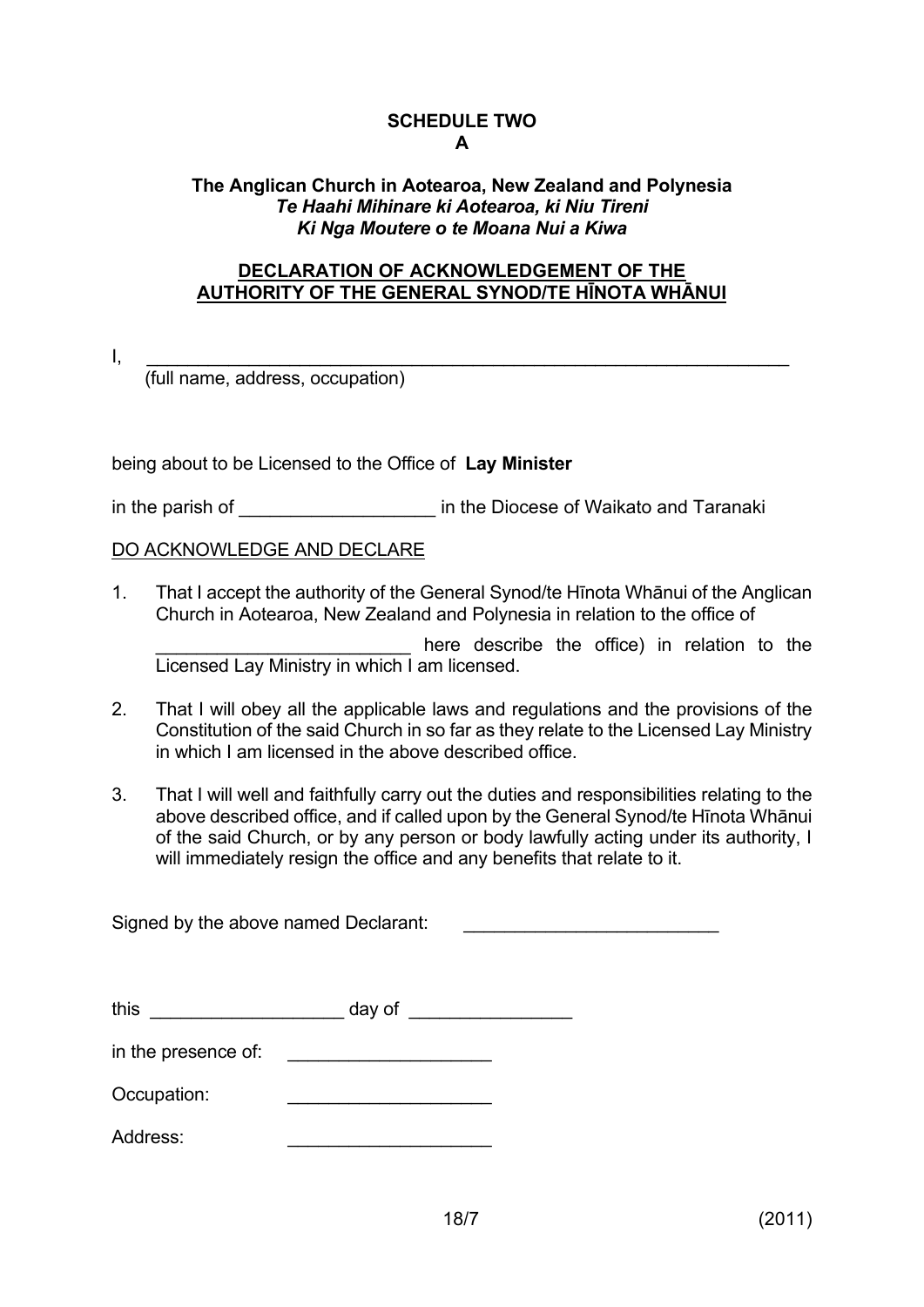### **SCHEDULE TWO B**

## **The Anglican Church in Aotearoa, New Zealand and Polynesia** *Te Haahi Mihinare ki Aotearoa, ki Niu Tireni Ki Nga Moutere o te Moana Nui a Kiwa*

## **DECLARATION OF ACKNOWLEDGEMENT OF THE AUTHORITY OF THE DIOCESE OF WAIKATO AND TARANAKI**

 $\mathsf{I}, \quad \rule{0.2cm}{0.2cm}$ 

(full name, address, occupation)

being about to be Licensed to the Office of **Lay Minister**

in the parish of **Exercise** in the Diocese of Waikato and Taranaki

DO ACKNOWLEDGE AND DECLARE

- 1. That I will pay true and canonical obedience, in all things lawful and honest to the Bishops of Waikato and Taranaki and to the successors of those Bishops, and will be obedient to the ecclesiastical laws and regulations in force in the Diocese of Waikato and Taranaki.
- 2. I acknowledge that I am bound by the obligations of Office in Title D Canon 1 establishing standards of ethics in ministry.

Signed by the above named Declarant:

| this                | day of |  |
|---------------------|--------|--|
| in the presence of: |        |  |
| Occupation:         |        |  |
| Address:            |        |  |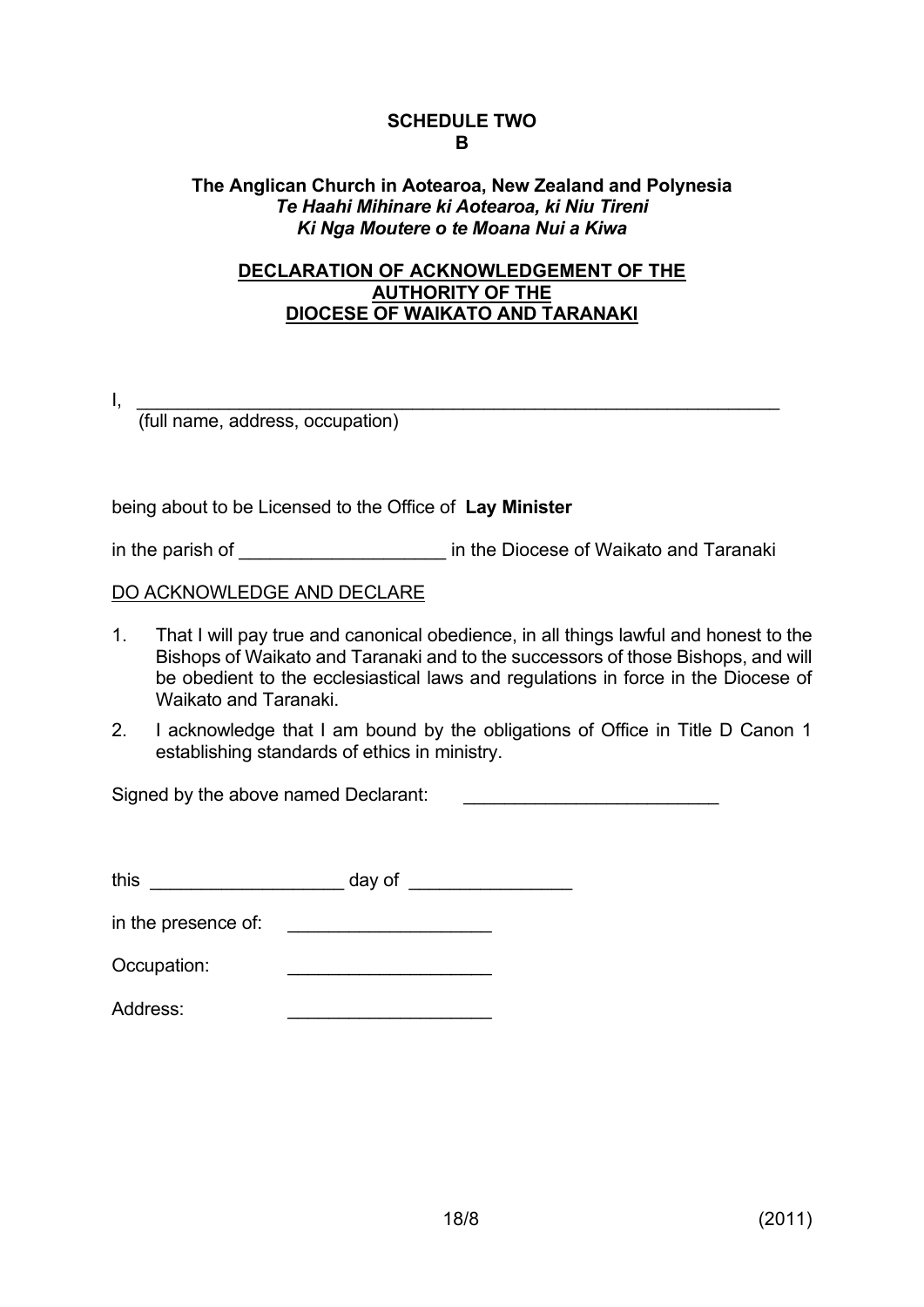## **SCHEDULE THREE**

#### **The Anglican Church in Aotearoa, New Zealand and Polynesia** *Te Haahi Mihinare ki Aotearoa, ki Niu Tireni Ki Nga Moutere o te Moana Nui a Kiwa*

### **DIOCESE OF WAIKATO AND TARANAKI**

#### LICENCE FOR THE OFFICE OF LAY MINISTER

N. by the Grace of God Bishop of Waikato and

N by the Grace of God Bishop of Taranaki

To our well beloved in Christ [*name*] in the Parish/Mission District of (*name of local ministry and mission unit*)

We, having received a Petition from certain members of the congregation of and having received consent thereto from the Vicar (if any) and Vestry or Parish Council or similar authorised persons,

and being assured of your faithfulness and moral and spiritual integrity, and having also received from you a profession of your belief in the teaching of this Church in Aotearoa, New Zealand and Polynesia, and of your willingness to conform to the Canons, Statutes and any Regulations governing Lay Ministries,

and of your willingness to respect the customs and discipline of the Church and to obey those set in authority over you,

and having satisfied ourselves as to your fitness for an Office of Licensed Lay Minister: and you having made the required Declarations required by the Constitution and Canons of the Anglican Church in Aotearoa, New Zealand and Polynesia

Provided always that you do not use the Absolution or the Blessing; and that you do not use The Great Thanksgiving or Prayer of Consecration of a Eucharistic Liturgy, or the Prayer of Consecration of Oil.

We hereby admit you to the Office of LICENSED LAY MINISTER whereby you are authorised to perform the duties as specified for that office in the parish of  $\qquad \qquad$  and we do authorise you as:

[*include that which is appropriate*]

| Given under our hand and seal this | .dav of                      | .in the year of |
|------------------------------------|------------------------------|-----------------|
| Our Lord Two thousand and          | and of our consecrations the | and             |
| vears.                             |                              |                 |

Seal

[Signed]

Bishop of Waikato **Bishop of Taranaki** 

Registrar **Lay Registrar** Registrar **Lay Registrar** 

#### **Entered in the Diocesan Register**

This Licence unless renewed will expire on the  $30<sup>th</sup>$  day of September in every third year commencing 2011. This Licence must be endorsed by the Bishops for renewal.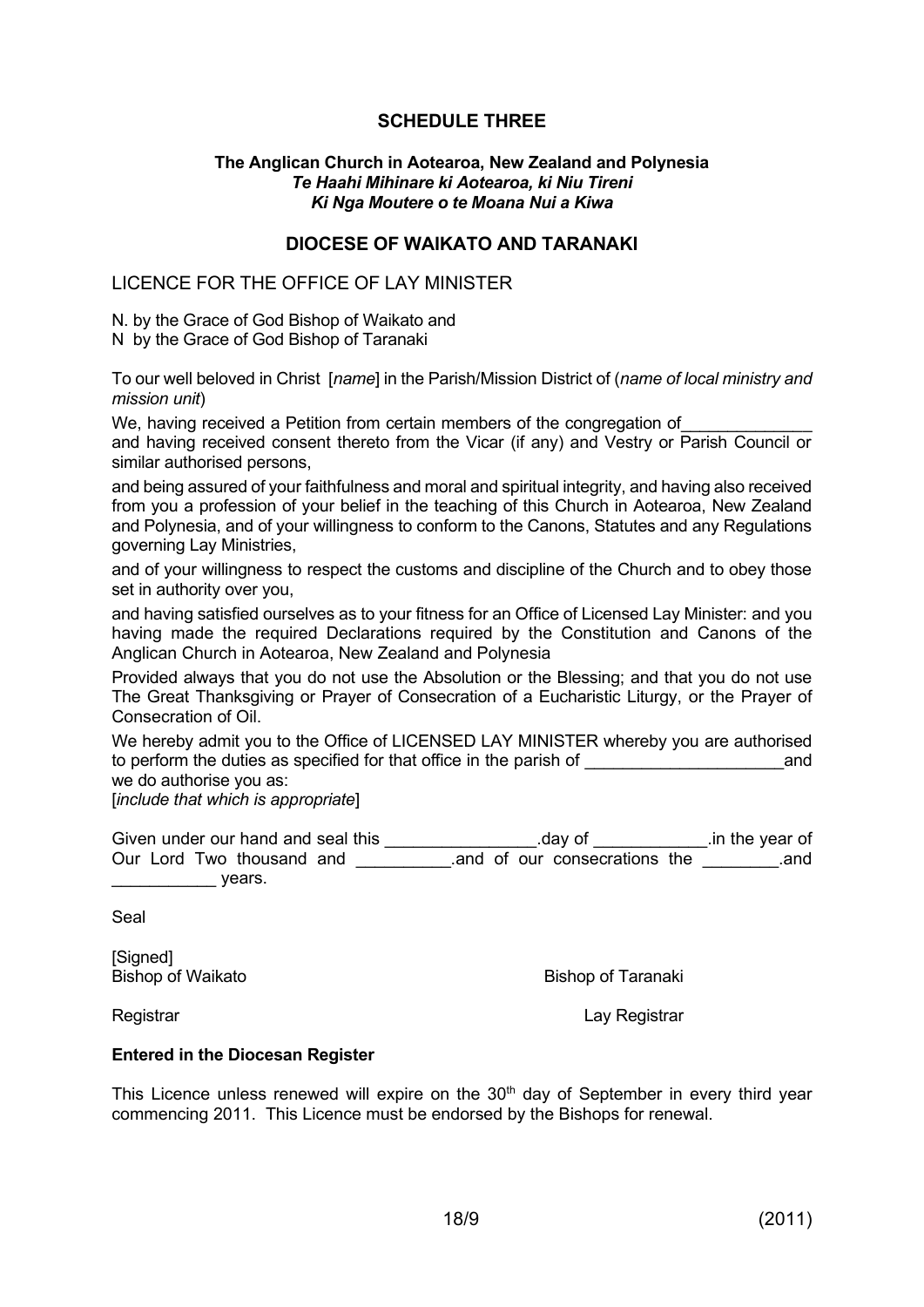### **SCHEDULE FOUR**

#### **The Anglican Church in Aotearoa, New Zealand and Polynesia** *Te Haahi Mihinare ki Aotearoa, ki Niu Tireni Ki Nga Moutere o te Moana Nui a Kiwa*

#### **DIOCESE OF WAIKATO AND TARANAKI**

LICENCE for the OFFICE of LAY MINISTER to ANOINT WITH CONSECRATED OIL

N. by the Grace of God Bishop of Waikato and N by the Grace of God Bishop of Taranaki

To our well beloved in Christ [*name*] in the Parish of

We, having received a recommendation from the Vicar or the Clergy Team (if any) and Vestry of the Parish, and being assured of your faithfulness and moral and spiritual integrity, and having also received from you a profession of your belief in the teaching of this Church in Aotearoa, New Zealand and Polynesia, and of your willingness to conform to the Canons, Statutes, and Regulations governing Lay Ministries, and of your willingness to respect the customs and discipline of the Church and to obey those set in authority over you, and having satisfied ourselves as to your fitness for this Office.

Do hereby admit you to the Office of Lay Minister to Anoint with Consecrated Oil whereby you are authorised to perform the duties specified for that office, namely

- to exercise "The Ministry of Healing" through the Laying on of Hands and/or Anointing using the Order of Service in the New Zealand Prayer Book/He Karakia Mihinare o Aotearoa pages 738-745; as requested by the Bishops, the Bishops' lawful nominee or your Vicar.
- to be a member of the ministry team
- to perform such other duties as shall from time to time be requested by the Bishops, the Bishops' lawful nominee or your Vicar.

Provided always that you do not use the Absolution or the Blessing; and that you do not use the Great Thanksgiving of a Eucharistic Liturgy; and the Prayer of Consecration of Oil.

GIVEN under our hand and seal this \_\_\_\_\_\_\_\_\_\_\_\_\_\_\_\_\_\_\_\_\_\_\_ day of \_\_\_\_\_\_\_\_\_\_\_\_\_\_\_\_\_\_\_\_ in the year of our Lord two thousand and **EXECUTE 10** and of our consecrations the **EXECUTE 10** and  $\rule{1em}{0.15mm}$  years.

Seal

[Signed] Bishop of Waikato **Bishop of Taranaki** 

Registrar Lay Registrar

#### **Entered in the Diocesan Register**

This Licence unless renewed will expire on the  $30<sup>th</sup>$  day of September in every third year commencing 2011. This Licence must be endorsed by the Bishops for renewal.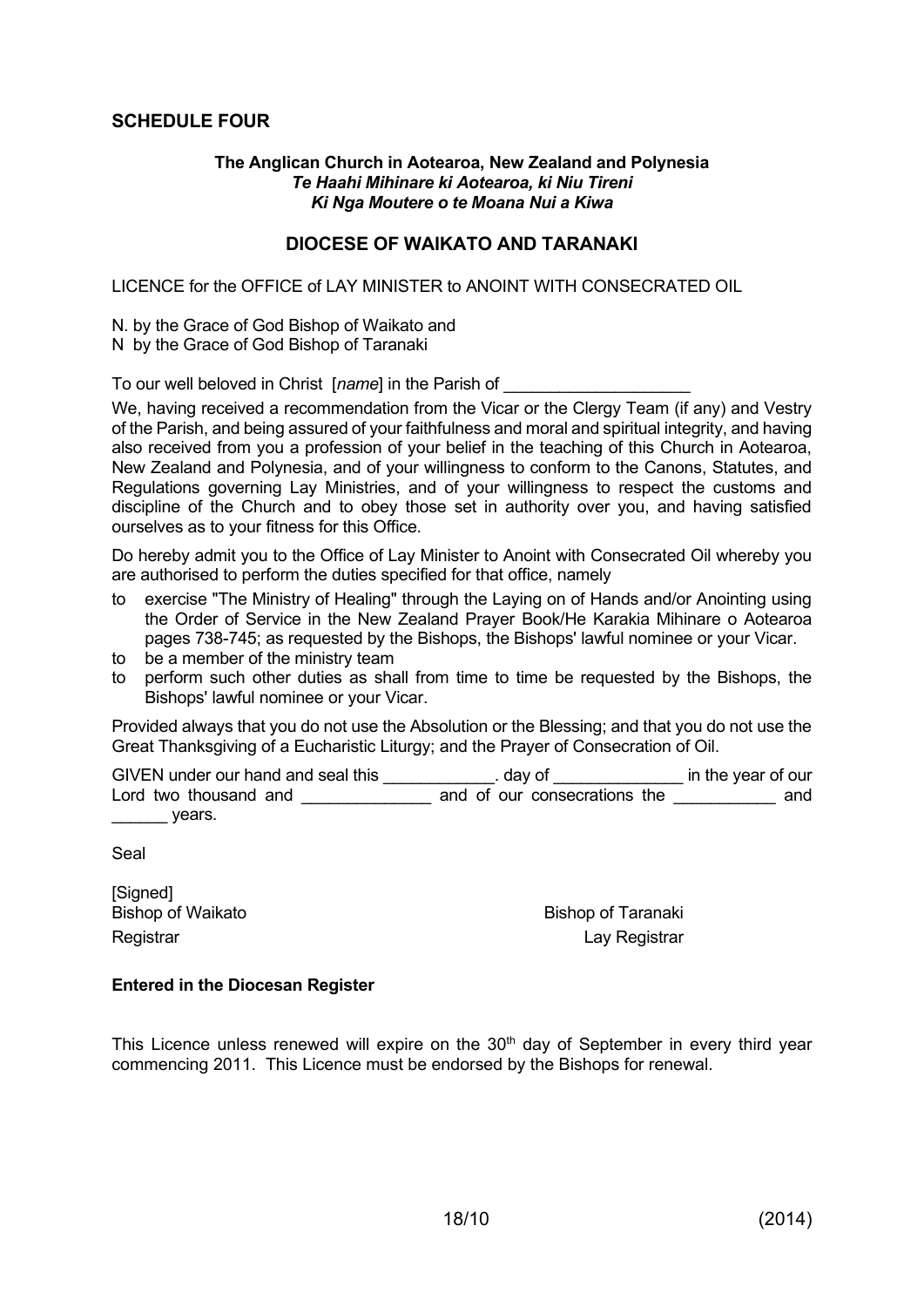# **SCHEDULE FIVE**

### **The Anglican Church of Aotearoa, New Zealand and Polynesia** *Te Haahi Mihinare ki Aotearoa, ki Niu Tireni Ki Nga Moutere o te Moana Nui a Kiwa*

## **DIOCESE OF WAIKATO AND TARANAKI**

LICENCE OF A RELIGIOUS IN THE ORDER OF THE SOCIETY OF ST FRANCIS

N. by the Grace of God Bishop of Waikato and N. by the Grace of God Bishop of Taranaki

To our well-beloved in Christ Brother

Greetings:

We having received a Petition from the Guardian of the Friary of the Divine Compassion Hamilton, and being assured of your faithfulness and moral and spiritual integrity, and also having received from you a profession of your belief in the teaching of this Church and of your willingness to conform to the Canons, Statutes, and Regulations governing Lay Ministries; and your adherence to "Obligations of office in Title D, Canon 1, Part A establishing standards of ethics in Ministry" and of your willingness to respect the customs and discipline of this Church and to obey those set in authority over you;

and having satisfied ourselves as to your fitness for an Office of Licensed Lay Minister**;**  and you having made the required Declarations required by the Constitution and Canons of the Anglican Church in Aotearoa, New Zealand and Polynesia;

We Do Hereby admit you to the Office of LICENSED LAY MINISTER whereby you are authorised to perform the duties of the calling of the First Order as a Friar within the parishes in our Diocese and Jurisdiction, and as specified in the Schedule hereto.

We Authorise you to build up the Body of Christ by preaching and teaching the Word of God from the Scriptures, and to exercise the Pastoral Ministry of your calling, enabling and encouraging the Church in this Diocese in its worship and mission, in accordance with the Doctrine of this Church, using only the forms of service which are authorised or allowed by lawful authority and which a Lay Brother may use; Provided always that you do not use the Absolution or the Blessing, and that you do not use The Great Thanksgiving or Prayer of Consecration of a Eucharistic Liturgy, nor the Prayer of Consecration of Oil.

This Licence shall end upon you ceasing to be a resident Brother in the Friary of the Divine Compassion Hamilton.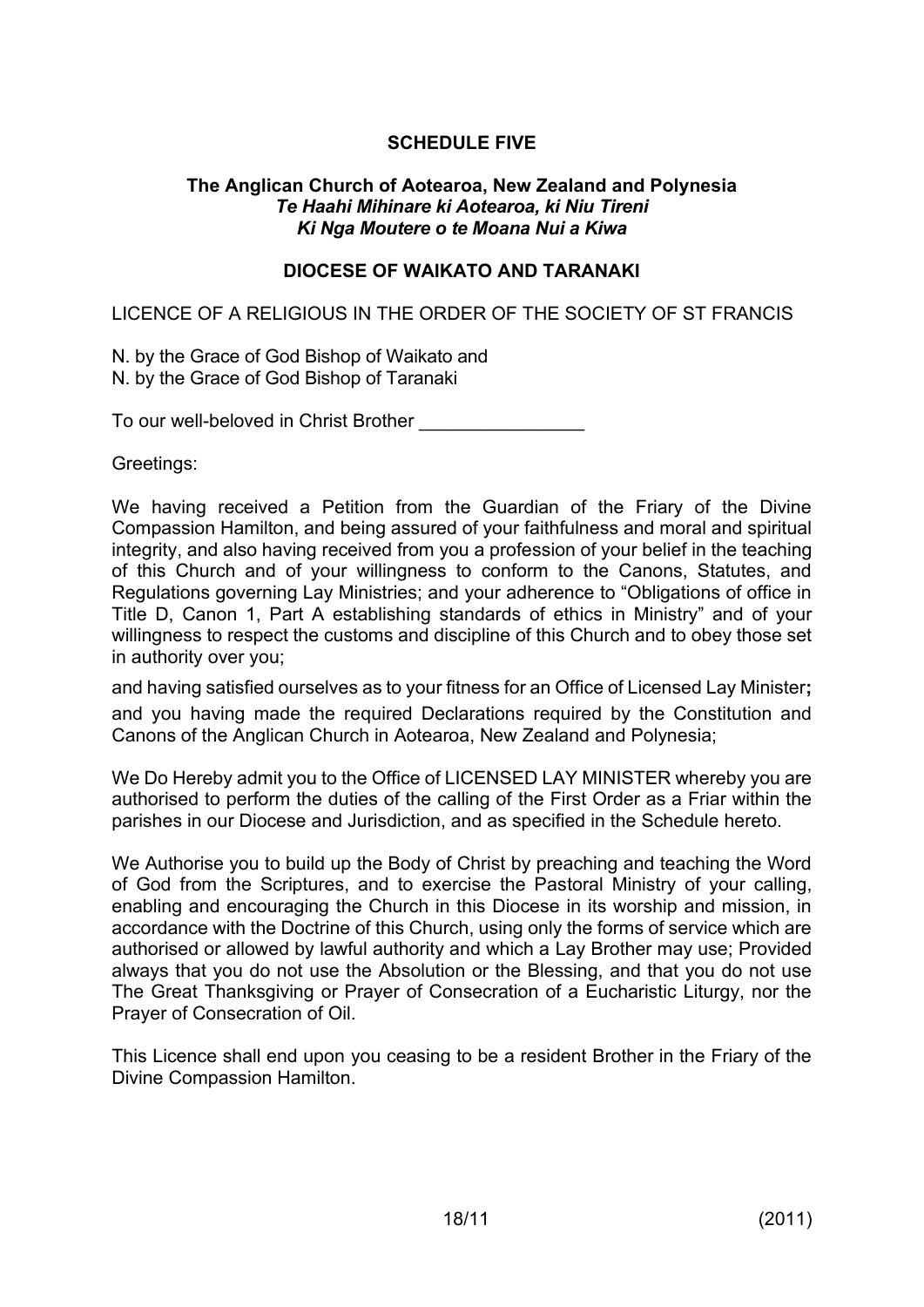## **SCHEDULE OF AUTHORISED DUTIES OF LICENSED BROTHER OF THE FIRST ORDER OF THE SOCIETY OF ST FRANCIS**

Any or all of the following - Catechist, Eucharistic Minister, Evangelist, Liturgist, Preacher

Given under our hand and seal this \_\_\_\_\_\_\_\_\_\_\_\_\_\_ day of \_\_\_\_\_\_\_\_\_\_\_\_\_\_\_\_ in the year of Our Lord Two thousand and \_\_\_\_\_\_\_\_\_\_\_\_\_\_ and of our consecrations the \_\_\_\_\_\_\_\_ and years.

Seal

**Signed** 

Registrar Bishop of Waikato Bishop of Taranaki

## **Entered in the Diocesan Register**